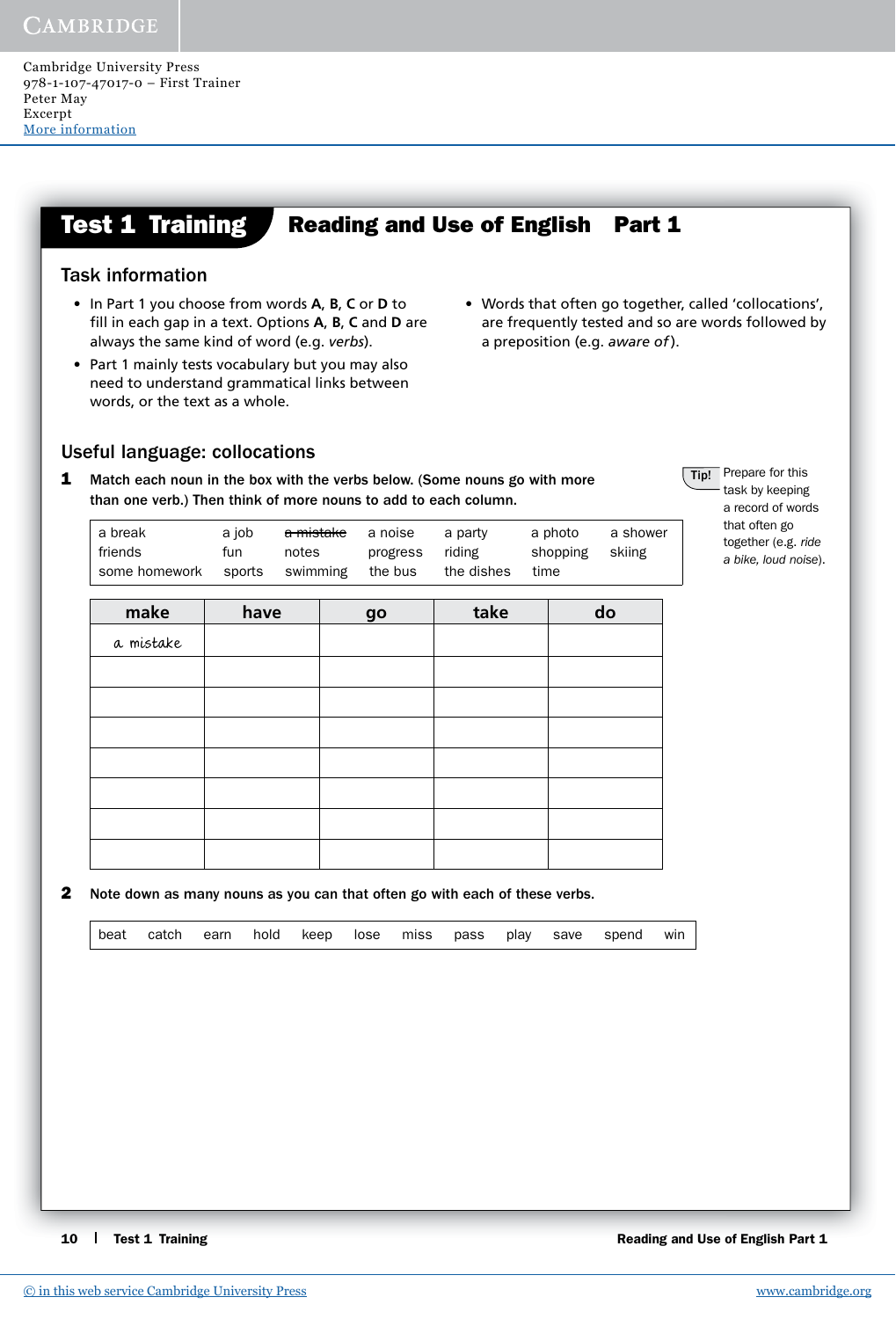Cambridge University Press 978-1-107-47017-0 – First Trainer Peter May Excerpt [More information](http://www.cambridge.org/9781107470170)

- **3** Correct one mistake in sentences 1-10 written by First candidates, using verbs from Exercises 1 and 2.
	- **1** We could go to the cinema and we could also make shopping.
	- **2** It's a great honour for our company to earn a prize like this.
	- **3** The other students are interesting and I think I'll spend a nice time with them.
	- **4** I would like to travel during the school holidays, in order not to lose any classes.
	- **5** I hope you will pass a good time at the wedding next month.
	- **6** You can catch a taxi to come to our office.
	- **7** I enjoyed watching a match on TV. The team in blue won the team in yellow.
	- **8** We would be pleased to make business with your company.
	- **9** In modern society, cars take a large part in our lives.
	- **10** The old person next door lives all alone. Please have an eye on her while I am away.
- Write each of these adjectives and verbs on the correct line or lines. Then think of more words for each line.

| afraid<br>eare<br>jealous keen | agree<br>depend | deply<br>familiar<br>object     | aware<br>famous<br>pleased | belong<br>interested<br>relv | bound<br>involved<br>succeed |                                                                                                                                                                                                                                                                                                                                   |
|--------------------------------|-----------------|---------------------------------|----------------------------|------------------------------|------------------------------|-----------------------------------------------------------------------------------------------------------------------------------------------------------------------------------------------------------------------------------------------------------------------------------------------------------------------------------|
|                                |                 | 1 apply, care, famous means for |                            |                              |                              |                                                                                                                                                                                                                                                                                                                                   |
|                                |                 | $\sim$ 01                       |                            |                              |                              | $\overline{5}$ to the set of $\overline{5}$ and $\overline{5}$ and $\overline{5}$ and $\overline{5}$ and $\overline{5}$ and $\overline{5}$ and $\overline{5}$ and $\overline{5}$ and $\overline{5}$ and $\overline{5}$ and $\overline{5}$ and $\overline{5}$ and $\overline{5}$ and $\overline{5}$ and $\overline{5}$ and $\over$ |
|                                |                 |                                 |                            |                              |                              |                                                                                                                                                                                                                                                                                                                                   |

**5** For each of sentences 1–10, choose the correct word, A, B, C or D.

- **1** The office manager doesn't ... of staff wearing jeans to work.  **A** admire **B** approve **C** respect **D** appreciate
- **2** Witnesses say the lorry driver was … for the accident. **A** likely **B** guilty **C** responsible **D** probable
- **3** The Australian city of Sydney is … for its bridge and opera house. **A** proud **B** famous **C** impressive **D** outstanding
- **4** Sadly, there are always a few who are … of other people's achievements. **A** jealous **B** angry **C** greedy **D** dissatisfied
- **5** Nathan is an engineer, … in solar energy systems. **A** focusing **B** dedicating **C** specialising **D** concentrating **6** After three attempts, Nigel finally ... in passing his driving test.
- **A** fulfi lled **B** managed **C** achieved **D** succeeded **7** Clara's younger sister … on going with her to the party.
- **A** insisted **B** requested **C** required **D** demanded
- **8** The events shown in this film are ... on a true story. **A** fixed **B** based **C** set **D** rested
- **9** Isabel isn't a greedy person. She's … with what she already has. **A** positive **B** glad **C** cheerful **D** satisfied
- **10** A good friend is someone you can always … on to help you. **A** believe **B** trust **C** rely **D** bargain

Reading and Use of English Part 1 Test 1 Training 1 11

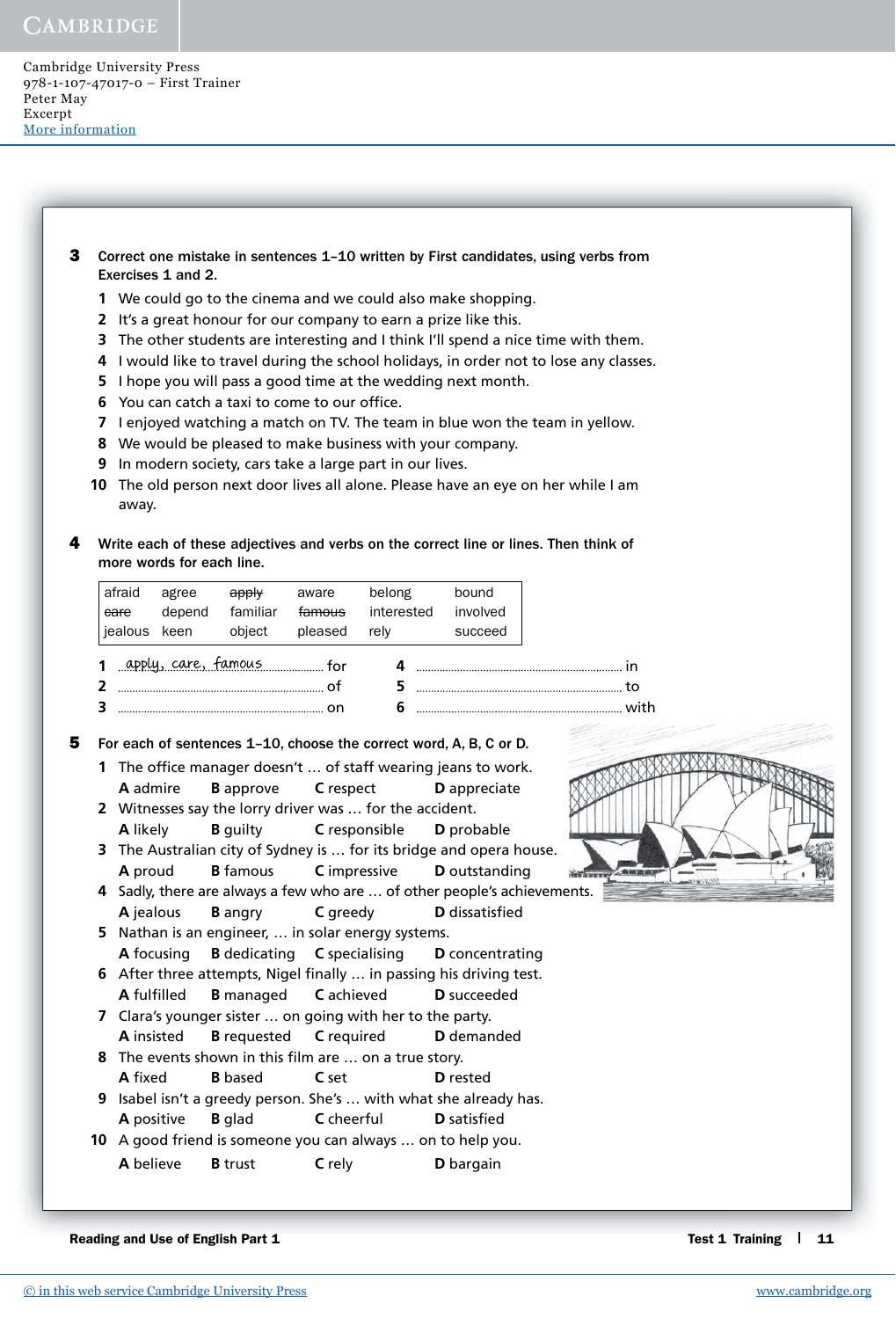Cambridge University Press 978-1-107-47017-0 – First Trainer Peter May Excerpt [More information](http://www.cambridge.org/9781107470170)

# **Action plan Action plan**

Example:

- **1** Look at the title and the example.
- **2** Without filling in any gaps, quickly read the **Example 2** fi **1 1 B 1 Ext** to get an idea of what it's about. **Ext 1 B 6** Check the should you do find you do find you do find you do find you do find you do find you do find you do find you do find you do find you do fin
- **2** For each gap, decide what kind of word (e.g. **meaning 3** How can a knowledge of prepositions help you do well all in this Part and the contract of the four options are.
- **4 If you are not certain about any possible collocations. 4** Study the words either side of the gap,

0 A well B much C lots D far

0 A B C D

# Test 1 Exam practice Reading and Use of English Part 1

- **5** Try each answer in the gap, checking whether it fits grammatically.
- **6** Check that the word you choose fits the overall meaning of the sentence.
- **7** Read through the completed sentence, checking that everything makes sense.

#### Follow the exam instructions, using the advice to help you.

For questions 1–8, read the text opposite and decide which answer (A, B, C or  $D$ ) best fits each gap. There is an example at the beginning  $(0)$ .

**Tip!** Write the example answer into gap (0). It will help you understand the beginning of the text.

| $\vert$ Tip! | If you're not sure of an |
|--------------|--------------------------|
|              | answer, cross out any    |
|              | you know are wrong       |
|              | and choose from those    |
|              | remaining.               |

| 1. | A along          |    | <b>B</b> away |    | C out                | D  | beyond          | <b>Advice</b><br>1 Which means 'outside'?                              |
|----|------------------|----|---------------|----|----------------------|----|-----------------|------------------------------------------------------------------------|
|    | 2 A referred     | в. | known         |    | <b>C</b> called      | D  | named           | 2 Which completes a fixed<br>phrase with 'as'?                         |
| 3. | <b>A</b> include | в  | enclose       |    | <b>C</b> cover       | D  | range           | <b>3</b> Look at the two prepositions<br>in this part of the sentence. |
|    | 4 A high         | В  | rapid         |    | C light              | D. | fast            | 4 Only one of these goes with<br>'speed'.                              |
| 5. | A assessed       | в  | supposed      | C. | estimated            | D  | regarded        | 5 Which has the correct<br>meaning and fits the verb form?             |
| 6. | <b>A</b> largely | В  | greatly       |    | <b>C</b> importantly | D  | absolutely      | 6 Which adverb can go with<br>'increased'?                             |
|    | <b>A</b> arrived | в  | reached       |    | <b>C</b> finished    |    | <b>D</b> closed | 7 Which goes with 'agreement'<br>and the preposition 'on'.             |
| 8  | A caught up with | в  | put up with   | C. | come up with         | D  | kept up with    | 8 Which three-part verb means                                          |

*'think of'?*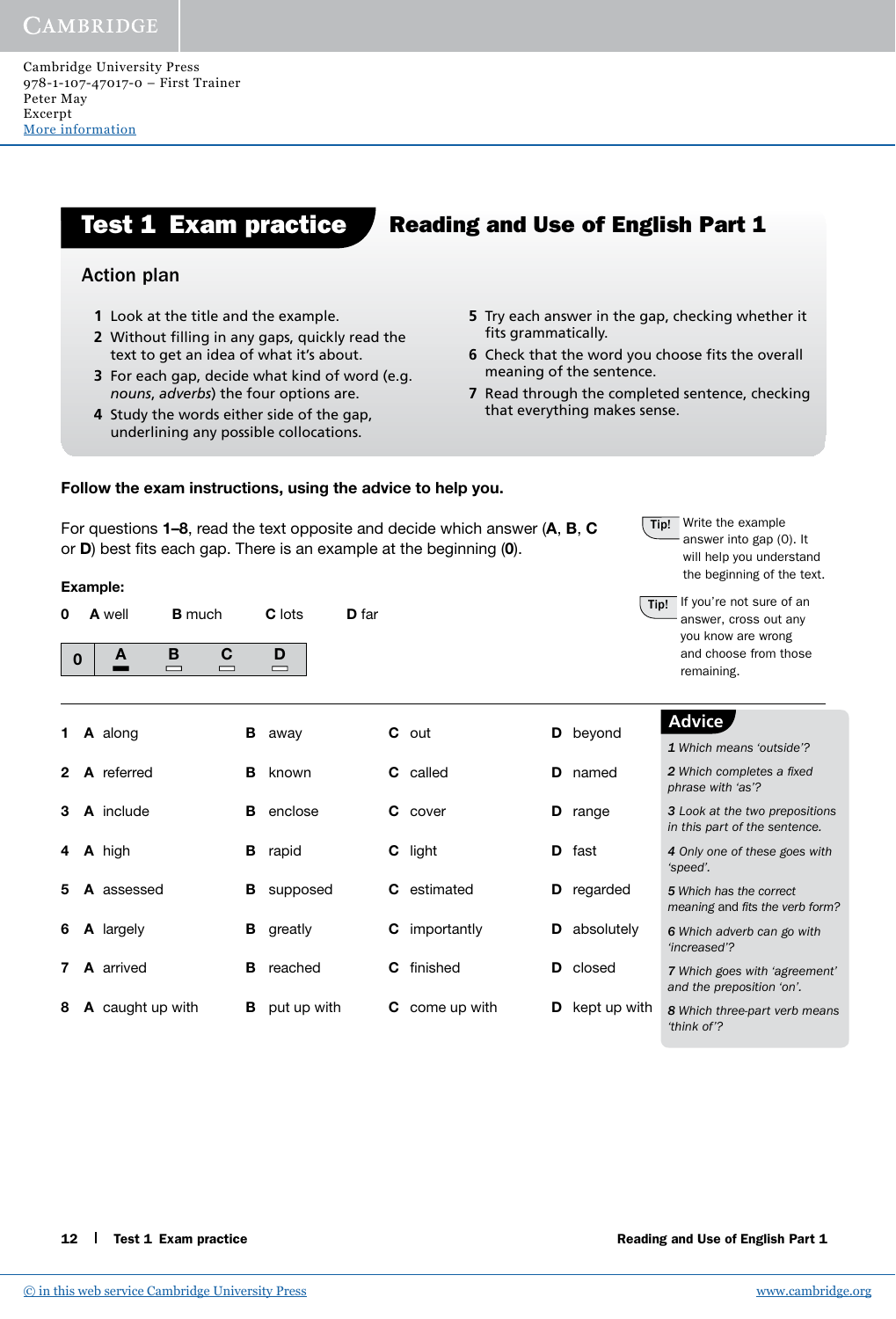### Space junk

The Space Age began (0) over half a century ago, and ever since then the area just (1) the Earth's atmosphere has been filling up with all kinds of man-made objects that have become (2) as 'space junk'. The items up there (3) from old satellites and parts of rockets to hundreds of thousands of pieces smaller than one centimetre, all of



them travelling at extremely (4) speed. Over the last fi ve years, the number of such objects in space is (5) to have risen by 50 per cent, and this has (6) increased the risk of damage to working satellites or space vehicles with crews on board.

International agreement has therefore now been (7) on limiting the amount of new space junk. Scientists have also (8) some interesting suggestions for tidying up space. These include using laser beams, giant nets and even an enormous umbrella-like device to collect tiny bits of junk.

Tip! Fill in your answers on the question paper in pencil. This will help you check the completed text when you finish.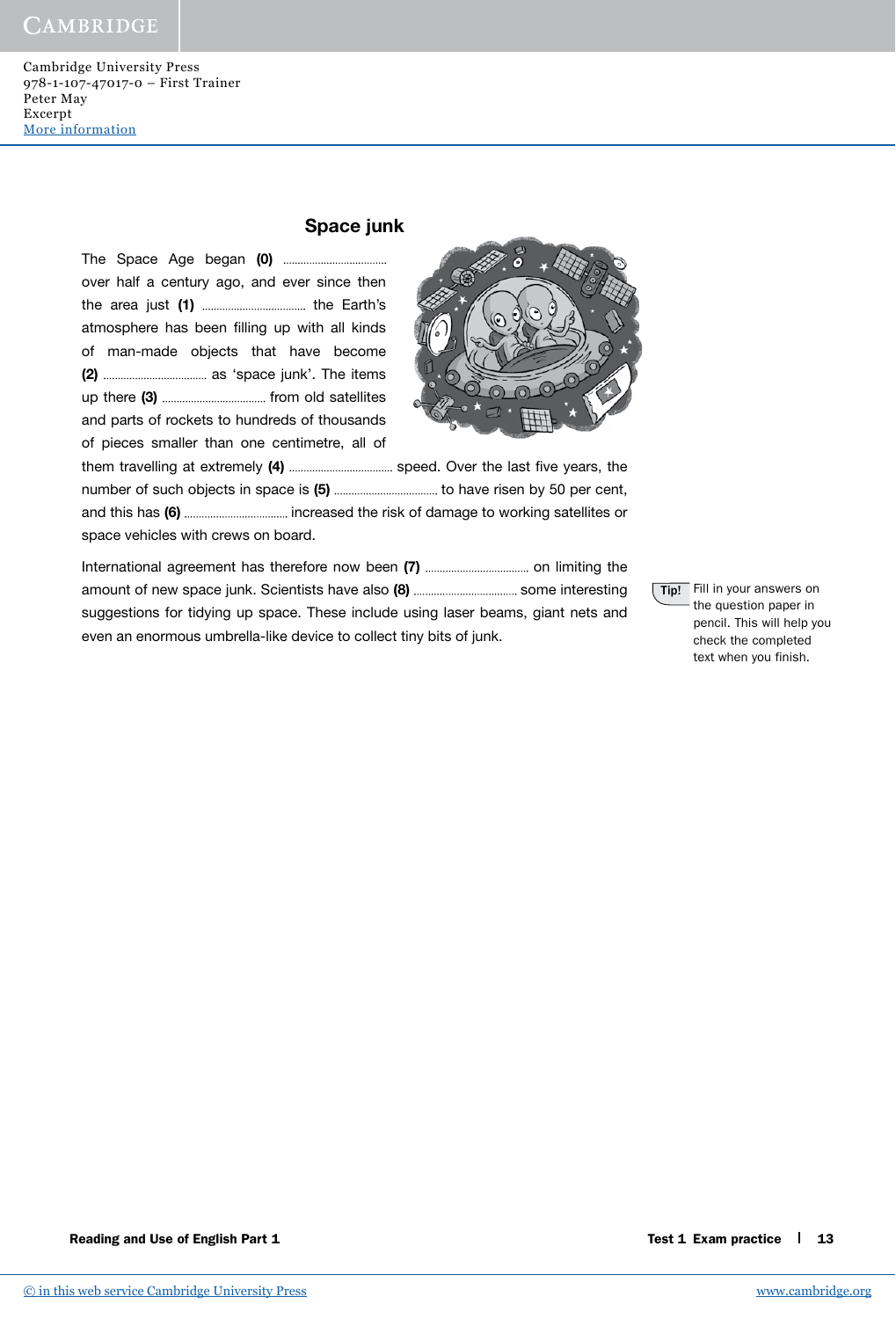#### **Test 1 Training** Reading and Use of English Part 2

## Task information

- In Part 2 there is a text with eight gaps. There are no sets of words from which to choose.
- Part 2 mainly tests 'grammar words' like articles (e.g. *the*, *an*), auxiliary verbs (e.g. *will*, *has*), pronouns (e.g. *they*, *who*), prepositions (e.g. *on*, *during*), linking expressions (e.g. *despite*) and verb forms (e.g. *would do*), as well as words in phrasal verbs (e.g. *set off*) and fixed phrases (e.g. *in favour of*).
- You must only use one word in each gap and your spelling must be correct.

#### Useful language: relative pronouns and linking expressions

1 Questions in Part 2 sometimes focus on relative pronouns like *which*. Complete these rules with the words in the box.

that (x3) when where which who whose

| <b>Rules</b>                                                                            |
|-----------------------------------------------------------------------------------------|
| In any kind of relative clause, we can use (1)  for people, (2)  for things,            |
| (3)  for possession, (4)  for time and (5)  for places. In a defining relative          |
| clause, we can also use (6)  for people or things, e.g. the girl (7)  sang really well; |
|                                                                                         |

**2** Tick  $\checkmark$  the sentences which are correct and replace the relative pronoun in those that are wrong. Sometimes more than one answer is possible.

- **1** Do you remember Simon, whose used to teach us?
- **2** I think that the best time to come is in early August, which we have the celebrations.
- **3** They invited me to a pop concert which took place in Rio last month.
- **4** I'm writing in reply to the advertisement who asks for people to help in a summer camp.
- **5** I met some people there which became my good friends.
- **6** It was a period of my life that I had many problems.
- **7** It was not until I was seventeen that I started writing down all what happened to me every day.
- **8** Instead of going to a nursery, I went to a school which children learnt by playing.
- **9** There are some people whose aim in life is to earn as much money as possible.
- **10** The Park Hotel, that I found in the guide, is now closed so I stayed at the Central.
- **3** Complete the text using relative pronouns.

Melanie Johnson, (1) ............................ house is opposite mine, is my favourite neighbour. She's a warm and friendly person (2) ....................... always likes to help other people. In the afternoon, (3) I come home, she often waves and smiles to me from her front garden, (4) ....................... she spends a lot of time in spring and summer.

**Tip!** You always have to fill in the gap in Part 2. The missing word can never be left out of the sentence.

It has some lovely flowers, (5) ....................... she planted herself, and last week she gave some to my mother,

(6) birthday was on Friday. She's always been generous like that. I remember years ago, (7) ........................... I was about ten, she painted a picture for me (8) ........................... was so lovely that I put it on my bedroom wall. It's still there.

14 Test 1 Training **14 Test 1 Training** Reading and Use of English Part 2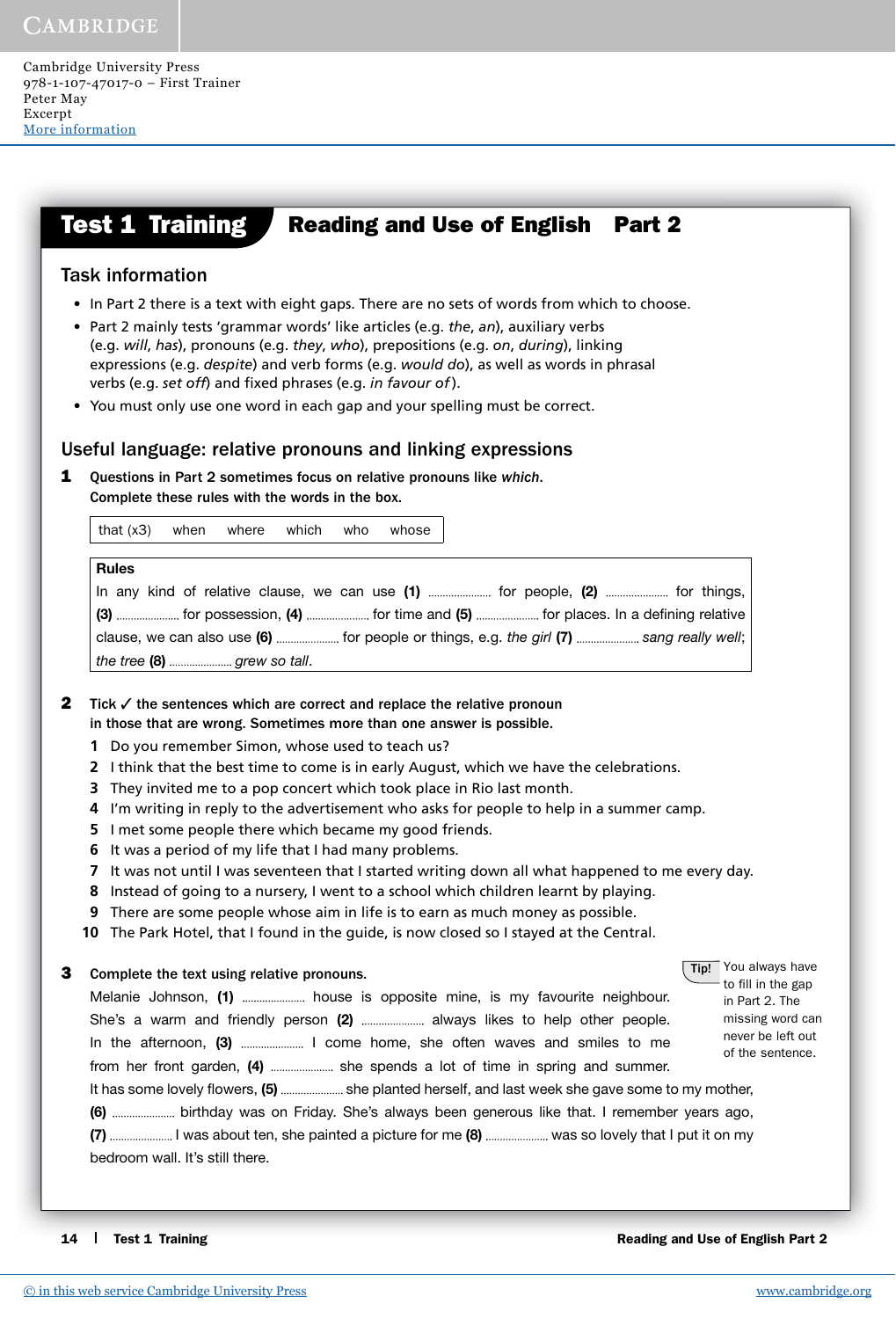| although<br>besides<br>even so<br>in order that<br>so as to<br>whereas | and<br><del>but</del><br>even though<br>in order to<br>since<br>while | as long as<br>however<br>in spite of<br>S <sub>0</sub><br>despite (the<br>fact that) | as well as<br>if<br>due to (the<br>fact that)<br>on account of<br>though | because<br>in addition to<br>owing to<br>to<br>(and) yet | because of<br>in case<br>provided (that)<br>unless |
|------------------------------------------------------------------------|-----------------------------------------------------------------------|--------------------------------------------------------------------------------------|--------------------------------------------------------------------------|----------------------------------------------------------|----------------------------------------------------|
| addition                                                               | conditional                                                           | contrast                                                                             | purpose                                                                  | reason                                                   |                                                    |
| and                                                                    | if                                                                    | but                                                                                  | to                                                                       | because                                                  |                                                    |
|                                                                        |                                                                       |                                                                                      |                                                                          |                                                          |                                                    |
|                                                                        |                                                                       |                                                                                      |                                                                          |                                                          |                                                    |
|                                                                        |                                                                       |                                                                                      |                                                                          |                                                          |                                                    |
|                                                                        |                                                                       |                                                                                      |                                                                          |                                                          |                                                    |
|                                                                        |                                                                       |                                                                                      |                                                                          |                                                          |                                                    |

5 In these sentences written by First candidates, circle the correct alternative in *italics*.

- **1** The boat trip along the river was cancelled *because* / *because of* the bad weather.
- **2** We will have to consider joining another club *unless* / *besides* you make the improvements.
- **3** I am enclosing a telephone card *in case* / *if* your mobile phone doesn't work in Italy.
- **4** The visit should be longer *so*/*so as* to give people the chance to see the whole city.
- **5** The dates of the exam need to change *in order* / *in order that* all students can take it.
- **6** We had to move out of the city centre *owing to* / *because* the rise in prices.
- **7** *Even though* / *Even so* we are irritated by commercials, they can give us useful information.
- **8** We must replace the loudspeakers *as long as* / *since* the current ones aren't satisfactory.
- **9** You can ask the teacher for help *if* / *in case* you need further guidance.

**10** *Although* / *In spite of* the fact the accommodation is cheap, it is very comfortable.

**6** Complete the text with words from Exercise 4. Sometimes more than one answer is possible. It was getting late by the time Sam and Marco approached the summit, on (1) . Account. of the terrible weather on their way up. In (2) ............................ to high winds that nearly swept them right off the mountain, they faced freezing temperatures and heavy snowfalls. And (3) .............................. neither of them had any thoughts of giving up. In (4) of the awful conditions they were determined to keep climbing even (5) ....................... every step was now a huge effort, (6) ...................... to the fact they were so high up and the air was so thin. As (7) .................... as that, Marco was feeling quite ill, probably (8) ........................ of the height and a lack of food. But they knew that (9) reach the top they couldn't stop for anything, even meals. They also knew that (10) ...................... they got there this time, they would probably never have another chance to try. And Sam was sure that as (11) ...................... as they could begin going down by three o'clock, they would make it safely back to base camp that night  $-$  (12) ...................... they would both be very, very tired.

**Tip!** Answers are never

hyphenated words such as *long-term*.

Reading and Use of English Part 2 Test 1 Training  $\parallel$  15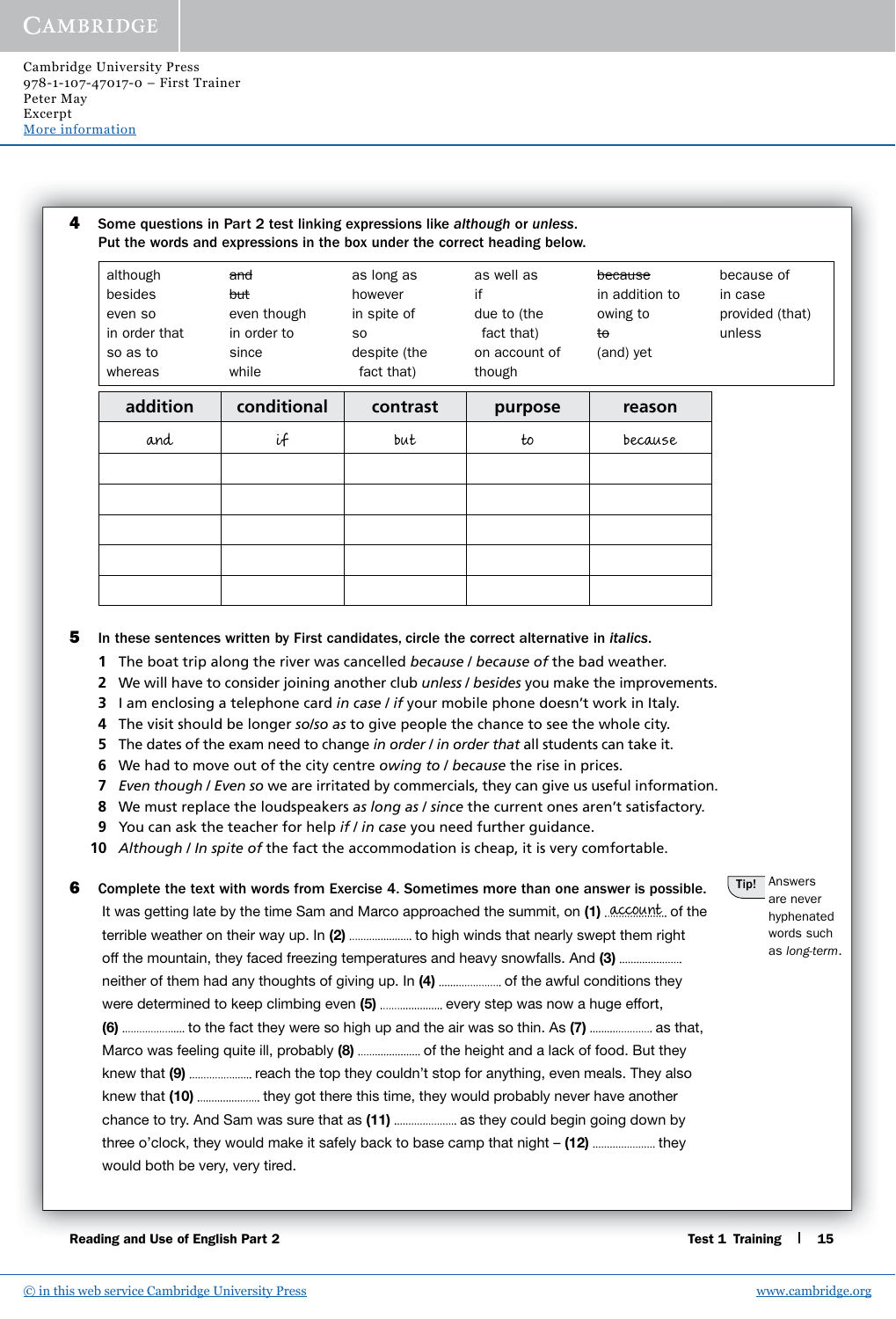Cambridge University Press 978-1-107-47017-0 – First Trainer Peter May Excerpt [More information](http://www.cambridge.org/9781107470170)

#### **Test 1 Exam practice Reading and Use of English Part 2**

#### Action plan

- **1** Look at the title and the example.
- **2** Without trying to fill in any answers, quickly read the text to see what it's about.
- **3** For each gap, look at the context and decide what kind of word (e.g. *relative pronoun*) is needed.
- **4** Study the words either side of the gap for more clues.
- **5** Think of words that might fit and try each one.
- **6** When you have filled in all the gaps, read your text to check it makes sense.
- 1 Quickly read the text. Which paragraph is about attitudes to chewing gum? Which is about the history of chewing gum?
- 2 Follow the exam instructions, using the advice to help you.

For questions 9–16, read the text below and think of the word which best fits each gap. Use only one word in each gap. There is an example at the beginning (0).

| Fxs<br>v<br>—^~-- <i>-</i> -- |
|-------------------------------|
|-------------------------------|

#### Chewing gum

| (9)  there is evidence it was used 5,000 years ago in Finland. The       |  |
|--------------------------------------------------------------------------|--|
| Ancient Greeks also chewed gum, as (10)  the Aztecs in Mexico during     |  |
| the sixteenth century. As far as we know, however, it wasn't (11)  1869  |  |
| that chewing gum became popular in its present form, (12)  a New York    |  |
| inventor called Thomas Adams first had the idea of adding flavour to it. |  |

Nowadays, of course, it is chewed around the world, (13) the fact that it continues to be regarded by some (14) an unpleasant habit. Unfortunately, far too many people drop used gum onto the pavement, (15) it remains for some time because it is extremely diffi cult to remove once it has stuck to the surface. On the other hand, those (16) favour of chewing gum claim it helps them relax, improves their concentration, and helps keep their teeth clean.

**Tip!** Gaps may have more than one possible answer, but you must only write one.

Tip! If you can't answer a particular question, go on to the others and come back to it later when you have completed more of the text.

#### **Advice**

*9 You need a word that completes a contrast link.*

*10 Find a way to avoid repeating the verb.*

*11 Think of a suitable time link.*

*12 Which relative pronoun is used for time?*

*13 Think of a word that completes a contrast link.*

*14 Which preposition often follows 'regarded'?*

*15 Which relative pronoun is used for a place?*

*16 Think of a preposition that goes with 'favour of'.*

**Tip!** Never write contracted forms like *she's* or *wouldn't* as they count as two words.

16 Test 1 Exam practice **Reading and Use of English Part 2**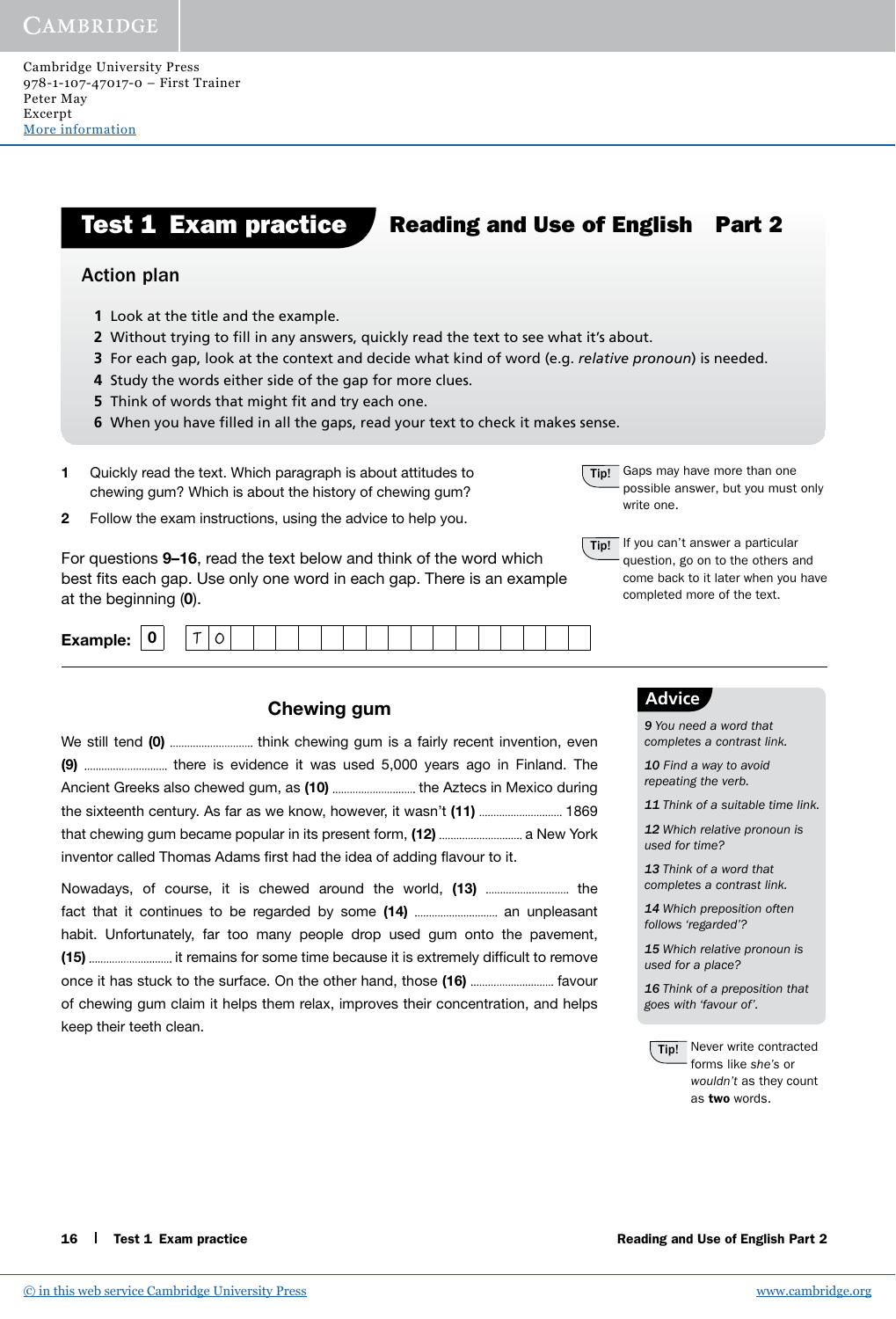#### **Test 1 Training Reading and Use of English Part 3**

### Task information

- In Part 3 you read a text containing eight gaps. At the end of some lines there is a word in capital letters for you to form one appropriate word to fill each gap.
- Part 3 mainly tests your ability to form new words and different parts of speech.
- You may, for example, need to form adverbs by adding -*ly* to adjectives, make nouns plural by adding -*s* or -*es*, change verb/adjective forms by adding -*ed* or -*ing*, or form comparative/ superlative forms by adding -*er* or -*est*.
- You may also have to make spelling changes (e.g. *long* to *length*). You must always get the spelling correct to get a point!

## Useful language: word formation

- 1 To do Part 3 successfully, you need to know which affixes are often used for different parts of speech. Match the prefixes and suffixes a-d with 1-4. Write an example for each.
	- **a** un- in- im- dis- ir- **1** people who do jobs bus driv**er**, employ**ee**, art**ist**, shop assist**ant**, instruct**or b** -er -ee -ist -ant -or **2** negative prefixes (mainly used for adjectives but also some verbs and nouns) **c** -tion -ment -ness -ity -ance -ence -ship **3** adjective suffixes
		- **d** -ful -less -able -ous -ive -itive -y -ible 4 noun suffixes
- **2a** Complete the table, using your dictionary if you need to. Use affixes from Exercise 1 and follow these spelling rules:
	- For adjectives ending in *-y*, change the *y* to an *i* (e.g. *easy/easily*).
	- With suffixes beginning with a vowel, drop the final *e* (e.g. *prepare/preparation*).
	- For some words, you need to make other spelling changes (e.g. *high/height, freeze/frozen, little/least*).

| verb    | noun(s)                   | adjective(s)    | adverb(s)       |
|---------|---------------------------|-----------------|-----------------|
| comfort | comfort(s), discomfort(s) | (un)comfortable | (un)comfortably |
| employ  |                           |                 |                 |
| hope    |                           |                 |                 |
|         | noise(s), noisiness       |                 |                 |
| lose    |                           |                 |                 |
|         | science(s), scientist(s)  |                 |                 |
| relate  |                           |                 |                 |
| succeed |                           |                 |                 |

**b** Where more than one word is possible, explain the difference, e.g. comfort - *pleasant*, discomfort – *unpleasant*.

Reading and Use of English Part 3 Test 1 Training 1 17

Tip! When you learn a word, use a good dictionary to find out which affixes you can add and how these change the meaning. Note these down, with example

sentences.

Tip! Keep a record of words with affixes that you see while you are reading in

English.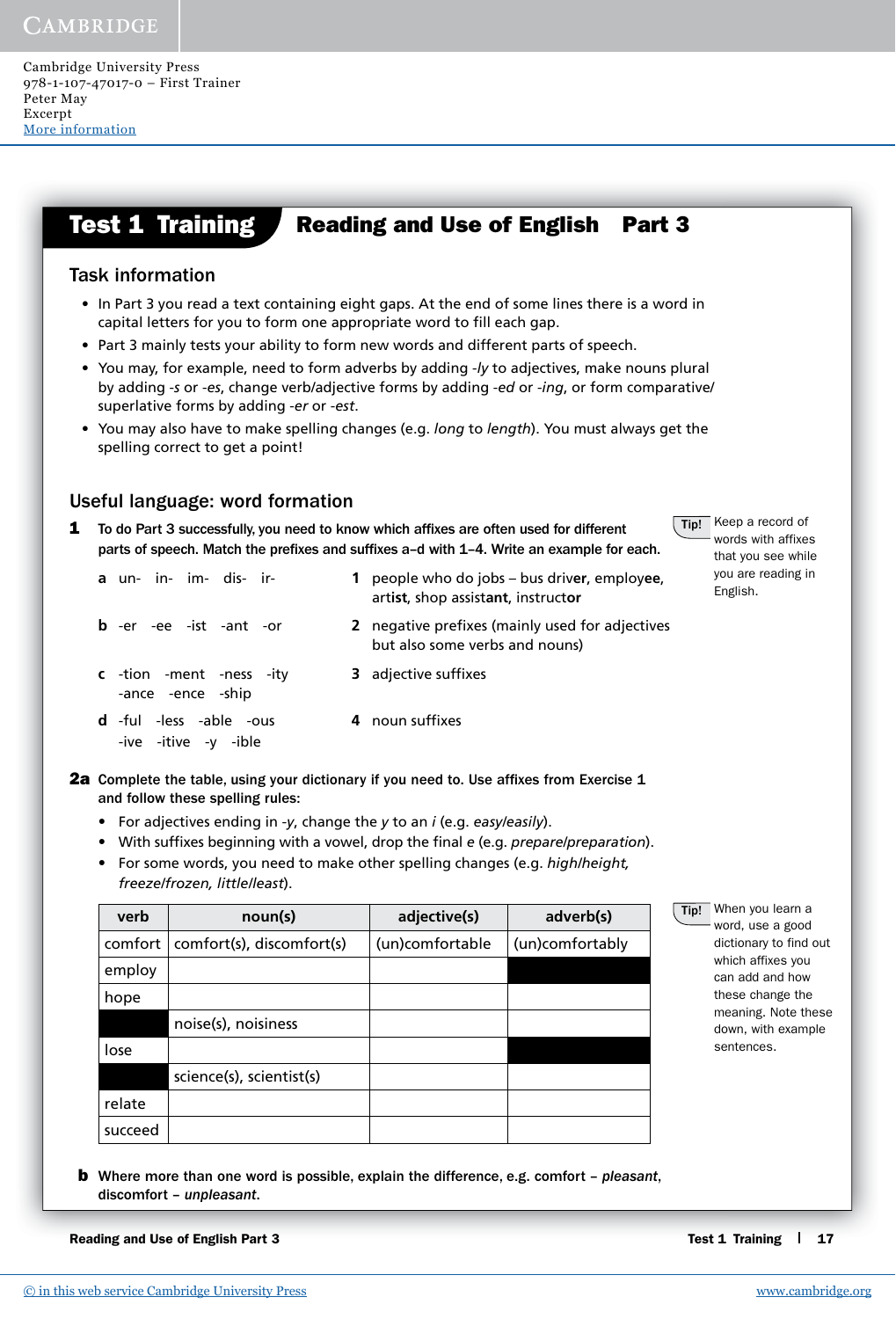Cambridge University Press 978-1-107-47017-0 – First Trainer Peter May Excerpt [More information](http://www.cambridge.org/9781107470170)

| 3 |           | Complete the sentences using the word in capitals. Use words from<br>the table in Exercise 2.                           |                 |  |  |  |  |  |
|---|-----------|-------------------------------------------------------------------------------------------------------------------------|-----------------|--|--|--|--|--|
|   |           | 1 Our neighbours are friendly so we have a good<br>relationship, with them.                                             | <b>RELATION</b> |  |  |  |  |  |
|   |           | continue to rise in the coming years.                                                                                   | <b>SCIENCE</b>  |  |  |  |  |  |
|   |           | couldn't hear a word anyone said.                                                                                       | <b>NOISE</b>    |  |  |  |  |  |
|   |           | provide new jobs for local people.                                                                                      | <b>EMPLOY</b>   |  |  |  |  |  |
|   |           | we had no water or food left.                                                                                           | <b>HOPE</b>     |  |  |  |  |  |
|   |           | 6 The 800-kilometre journey in an old bus with hard                                                                     | <b>COMFORT</b>  |  |  |  |  |  |
|   |           | sadly they have all now been cut down.                                                                                  | <b>SUCCESS</b>  |  |  |  |  |  |
|   |           | terrible effect on the climate.                                                                                         | <b>LOSE</b>     |  |  |  |  |  |
| 4 |           | These sentences written by First candidates each contain word formation errors.<br>Correct the mistakes. Which of 1-10: |                 |  |  |  |  |  |
|   |           | use the wrong affix?                                                                                                    |                 |  |  |  |  |  |
|   | $\bullet$ | have a spelling mistake?                                                                                                |                 |  |  |  |  |  |
|   | ٠         | confuse singular and plural?                                                                                            |                 |  |  |  |  |  |
|   | 1         | The paramedics gave him first aid and, without loosing a second, put him                                                |                 |  |  |  |  |  |

- in the ambulance. **2** More and more people in my country are out of work and *unemployments*
- is getting worse.
- **3** I think the fact that only 60 per cent of the money will go to the hospital is *inacceptable*.
- **4** The gang must have been very careful, because the police could find no *evidences* at all.
- **5** You can develop a good *relation* with your pet over time.
- **6** They work with *scientifict* institutions to study the environment in the area.
- **7** I think that this is a good way to solve the *disagree* between Pat and his friend.
- **8** I am *hopefull* that I will be able to do this job in the future.
- **9** I had to work for 100 hours a week and ate at *unregularly* times.
- **10** *Employeers* should provide insurance for all of their staff.

18 Test 1 Training 18 Test 1 Training and Use of English Part 3

## **Advice**

*1 The article 'a' and the adjective 'good' mean we need a noun. If people are 'friendly' we probably get on well with them, so we have 'a good relationship'.*

*2 The verb 'agree' needs a subject, probably a kind of people. It is plural so this noun must be plural, too.*

*3 The missing word describes 'waterfall' so it's an adjective. If the person 'couldn't hear' it means there was a lot of noise.*

*4 After the adjective 'high' we need a noun from 'employ'. If 'new jobs' are required, there can't be enough now, so the meaning will be negative.*

*5 The missing word describes 'situation' so it must be an adjective. That situation was clearly negative.*

*6 We need an adjective to describe the 'journey'. We must make 'comfort' negative*  by adding both a suffix and a *negative prefix.* 

*7 The word 'sadly' shows it is a negative idea, so we need an adjective to describe 'plan'*  with a negative prefix.

*8 After the article 'the' we need a noun meaning something lost, but we need to be careful with the spelling.*